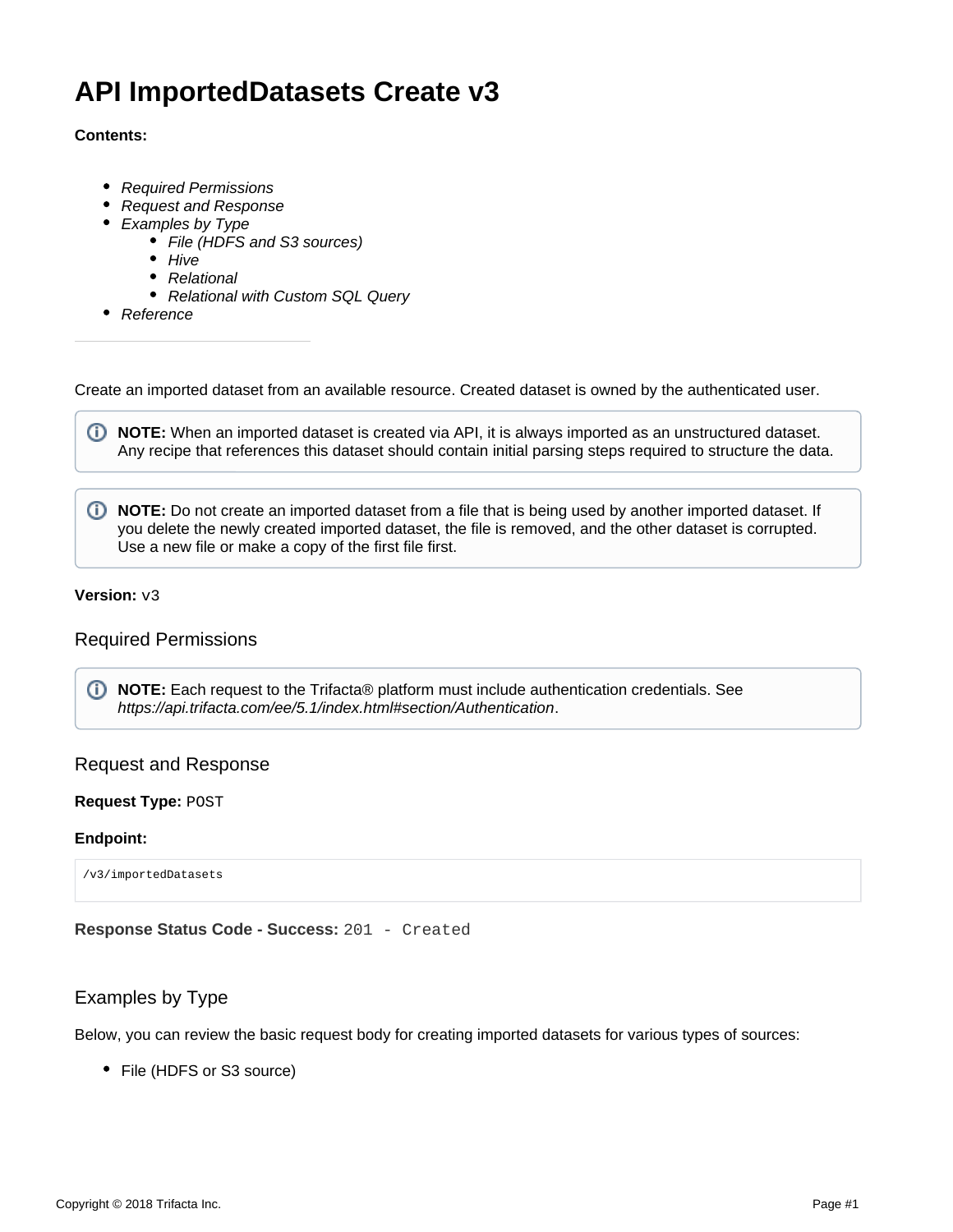**NOTE:** You can create imported datasets only from file types that are natively supported by the platform. Using this endpoint, you cannot create imported datasets from file types, such as Microsoft Excel, that must be converted before import.

- Hive
- Relational
- Relation with Custom SQL Query

#### <span id="page-1-0"></span>**File (HDFS and S3 sources)**

#### **Request Body - HDFS file:**

Below, the bucket value is set to null. This parameter applies only to S3 sources.

**NOTE:** The path value should not include the HDFS protocol, host, or port information. You only need to provide the path on HDFS.

```
{
   "path": "/trifacta/uploads/1/4aee9852-cf92-47a8-8c6a-9ff2adeb3b4a/POS-r02.txt",
   "type": "hdfs",
  "bucket": null,
  "name": "POS-r02b.txt",
   "description": "POS-r02 - copy"
}
```
#### **Request Body - S3 file:**

For S3 sources, a bucket must be specified. Below, the bucket value is set to myBucket.

**NOTE:** The path value should not include the S3 protocol, host, or port information. You only need to provide the path on S3.

```
{
   "path": "/trifacta/uploads/1/4aee9852-cf92-47a8-8c6a-9ff2adeb3b4a/POS-r02.txt",
   "type": "s3",
   "bucket": "myBucket",
   "name": "POS-r02b.txt",
   "description": "POS-r02 - copy"
}
```
#### **Response Body - file:**

Following example is for an HDFS file. For an S3 file, type=s3.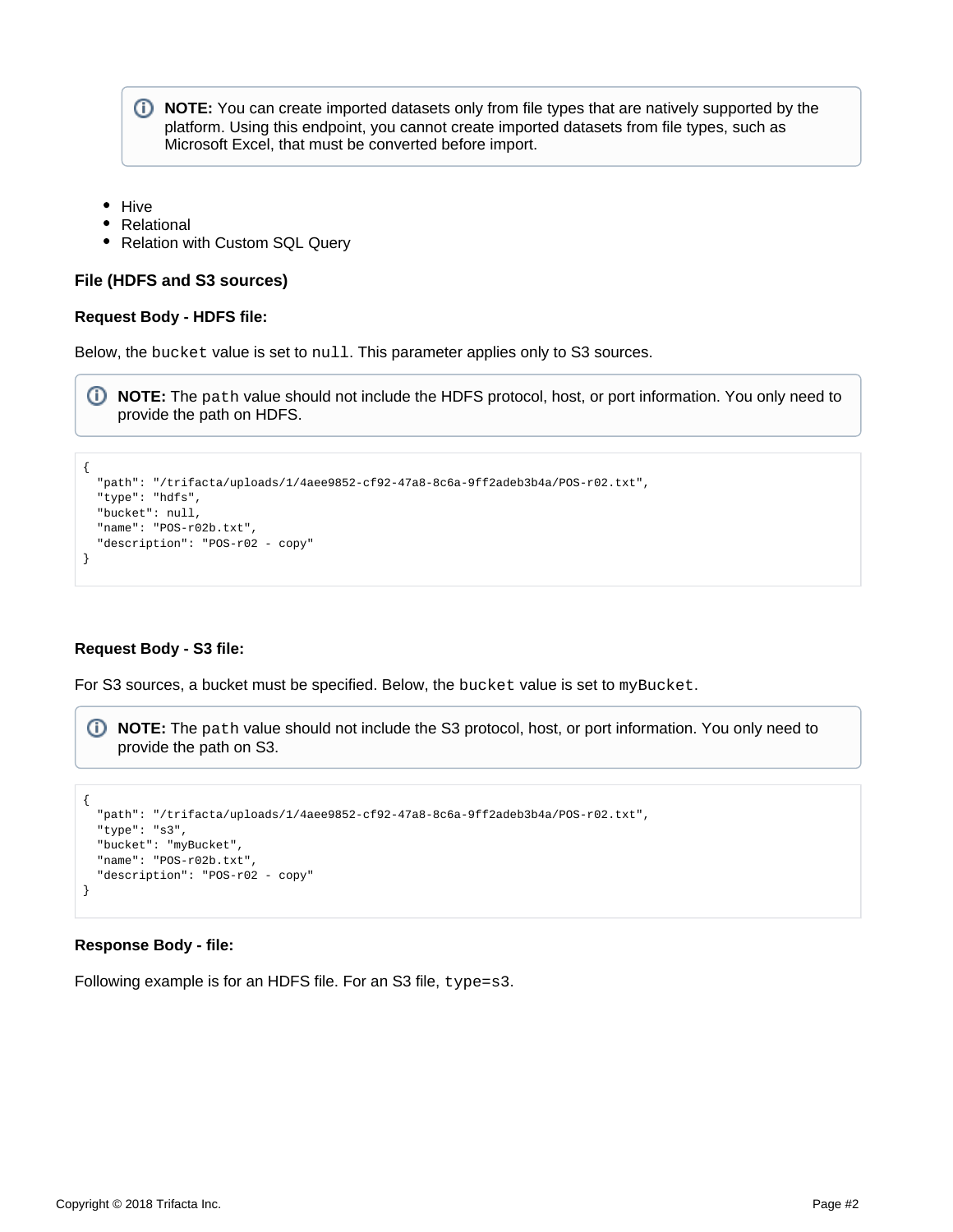```
{
  "id": 8,
  "size": "281032",
   "path": "/trifacta/uploads/1/4aee9852-cf92-47a8-8c6a-9ff2adeb3b4a/POS-r02.txt",
   "isSharedWithAll": false,
  "type": "hdfs",
  "bucket": null,
  "isSchematized": false,
  "createdBy": 1,
  "updatedBy": 1,
  "updatedAt": "2017-02-08T18:38:56.640Z",
  "createdAt": "2017-02-08T18:38:56.560Z",
  "connectionId": null,
  "parsingScriptId": 14,
  "cpProject": null
}
```
## <span id="page-2-0"></span>**Hive**

## **Request Body - Hive:**

Notes:

- Note that the type=jdbc.
- The columns key is optional. If not provided, all columns in the source table are included.

```
{
   "visible": true,
   "numFlows": 0,
   "size": -1,
   "type": "jdbc",
   "jdbcType": "TABLE",
   "jdbcPath": [
     "DB1"
  ],
   "jdbcTable": "MyHiveTable",
   "columns": [
     "column1",
     "column2"
  ],
   "connectionId": 16,
   "name": "My Hive Table"
}
```
**Response Example - Hive:**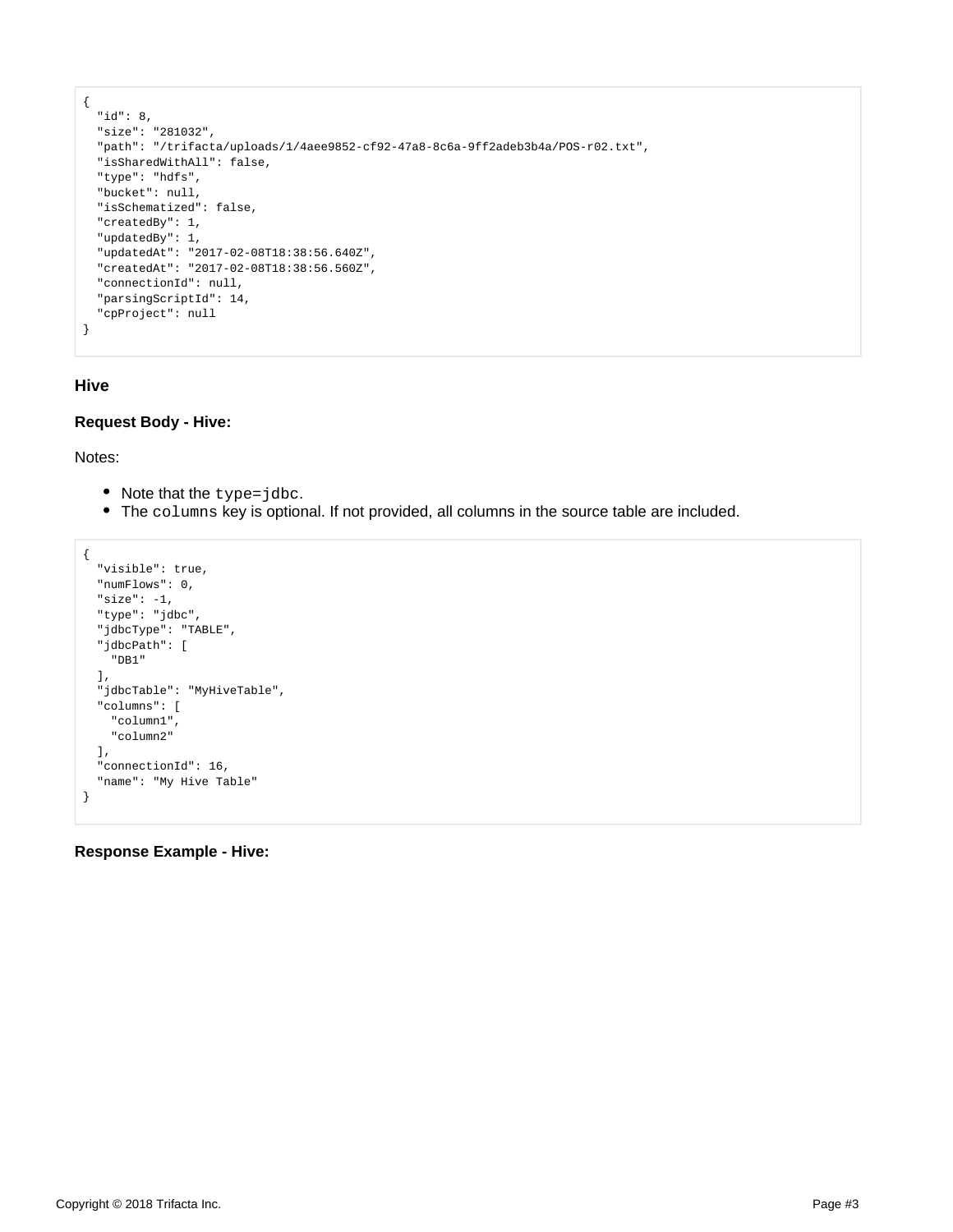```
{
   "jdbcTable": "MyHiveTable",
   "jdbcPath": [
    "DB1"
  ],
   "columns": [
    "column1",
     "column2"
  ],
  "filter": null,
   "raw": null,
  "isSharedWithAll": false,
  "id": 192,
  "size": "-1",
  "type": "jdbc",
   "connectionId": 16,
   "createdBy": 1,
   "updatedBy": 1,
  "updatedAt": "2017-02-17T18:09:17.745Z",
  "createdAt": "2017-02-17T18:09:16.407Z",
  "path": null,
   "bucket": null,
   "parsingScriptId": 366,
   "cpProject": null,
   "isSchematized": true
}
```
## <span id="page-3-0"></span>**Relational**

## **Request Body - Relational:**

Notes:

- If you know the size value for the table, please provide. It is helpful for performance reasons and validation but is not required.
- The columns key is optional. If not provided, all columns in the source table are included.

```
{
   "visible": true,
   "numFlows": 0,
   "size": 65536,
   "type": "jdbc",
   "jdbcType": "TABLE",
   "jdbcPath": [
     "OracleDB_1"
   ],
   "jdbcTable": "MyOracleTable",
   "columns": [
     "I",
     "J",
     "K"
   ],
   "connectionId": 7,
   "name": "My Oracle Table"
}
```
#### **Response Example - Relational:**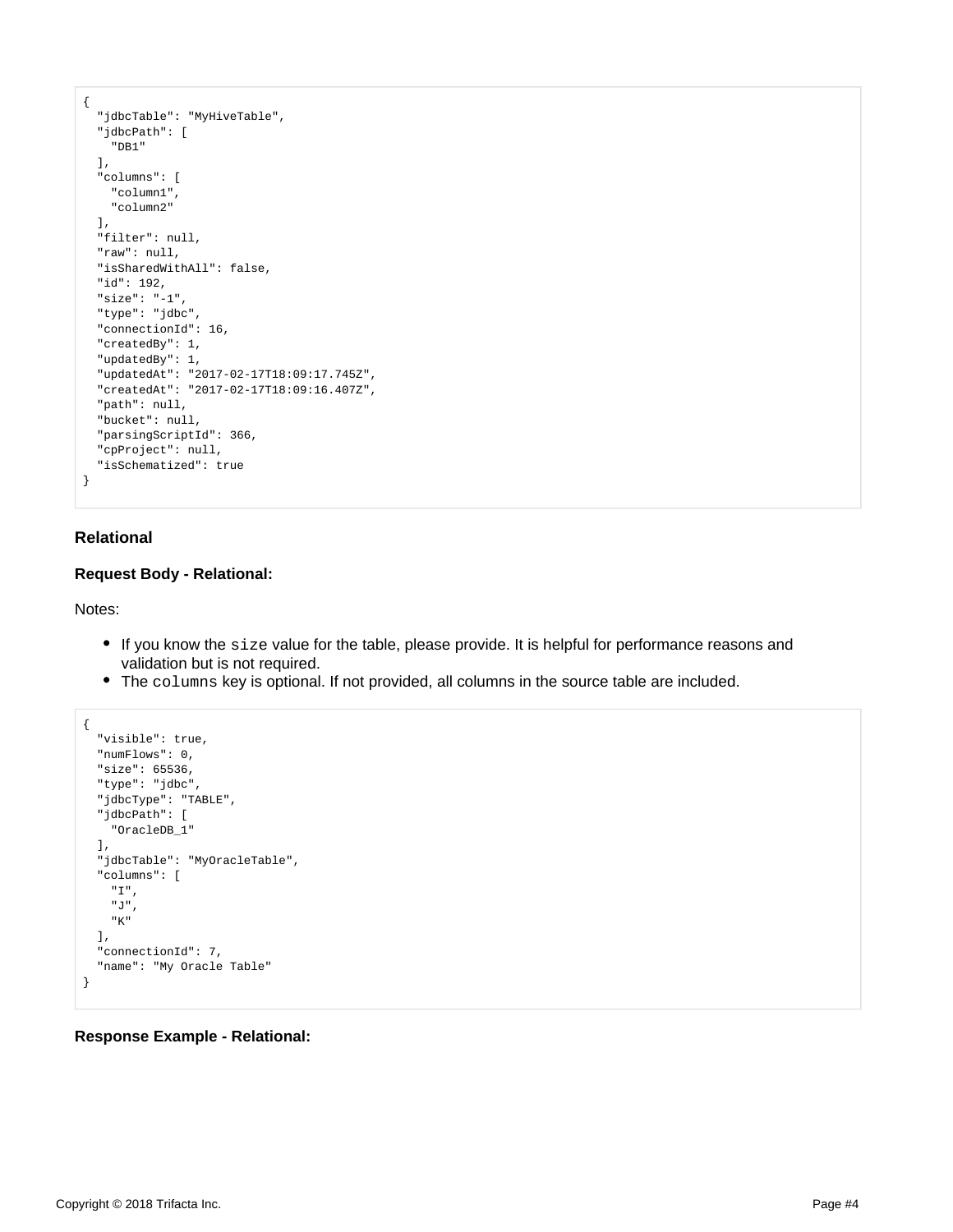```
{
   "jdbcTable": "MyOracleTable",
   "jdbcPath": [
     "OracleDB_1"
   ],
   "columns": [
     "I",
     "J",
     "K"
   ],
   "filter": null,
   "raw": null,
   "isSharedWithAll": false,
   "id": 195,
   "size": "65536",
   "type": "jdbc",
   "connectionId": 7,
   "createdBy": 1,
   "updatedBy": 1,
   "updatedAt": "2017-02-17T18:10:48.662Z",
   "createdAt": "2017-02-17T18:10:47.441Z",
   "path": null,
   "bucket": null,
   "parsingScriptId": 372,
   "cpProject": null,
   "isSchematized": true
}
```
## <span id="page-4-0"></span>**Relational with Custom SQL Query**

You can submit custom SQL queries to relational or hive connections. These custom SQLs can be used to prefilter the data inside the database, improving performance of the query and the overall dataset.

• For more information, see [Enable Custom SQL Query](https://docs.trifacta.com/display/r051/Enable+Custom+SQL+Query).

#### **Request Body:**

Notes:

- See previous notes on queries to relational sources.
- As part of the request body, you must submit the custom SQL query as the value for the  $raw$  property.

The following example is valid for Oracle databases. Note the escaping of the double-quote marks.

**NOTE:** Syntax for the custom SQL query varies between relational systems. For more information on syntax examples, see [Create Dataset with SQL](https://docs.trifacta.com/display/r051/Create+Dataset+with+SQL).

```
{
   "visible": true,
  "numFlows": 0,
  "type": "jdbc",
   "jdbcType": "TABLE",
   "connectionId": 7,
   "raw": "SELECT INST#,BUCKET#,INST_LOB# FROM \"AUDSYS\".\"CLI_SWP$7395268a$1$1\"",
  "size": -1,
  "name": "SQL Dataset 1"
}
```
#### **Response Body:**